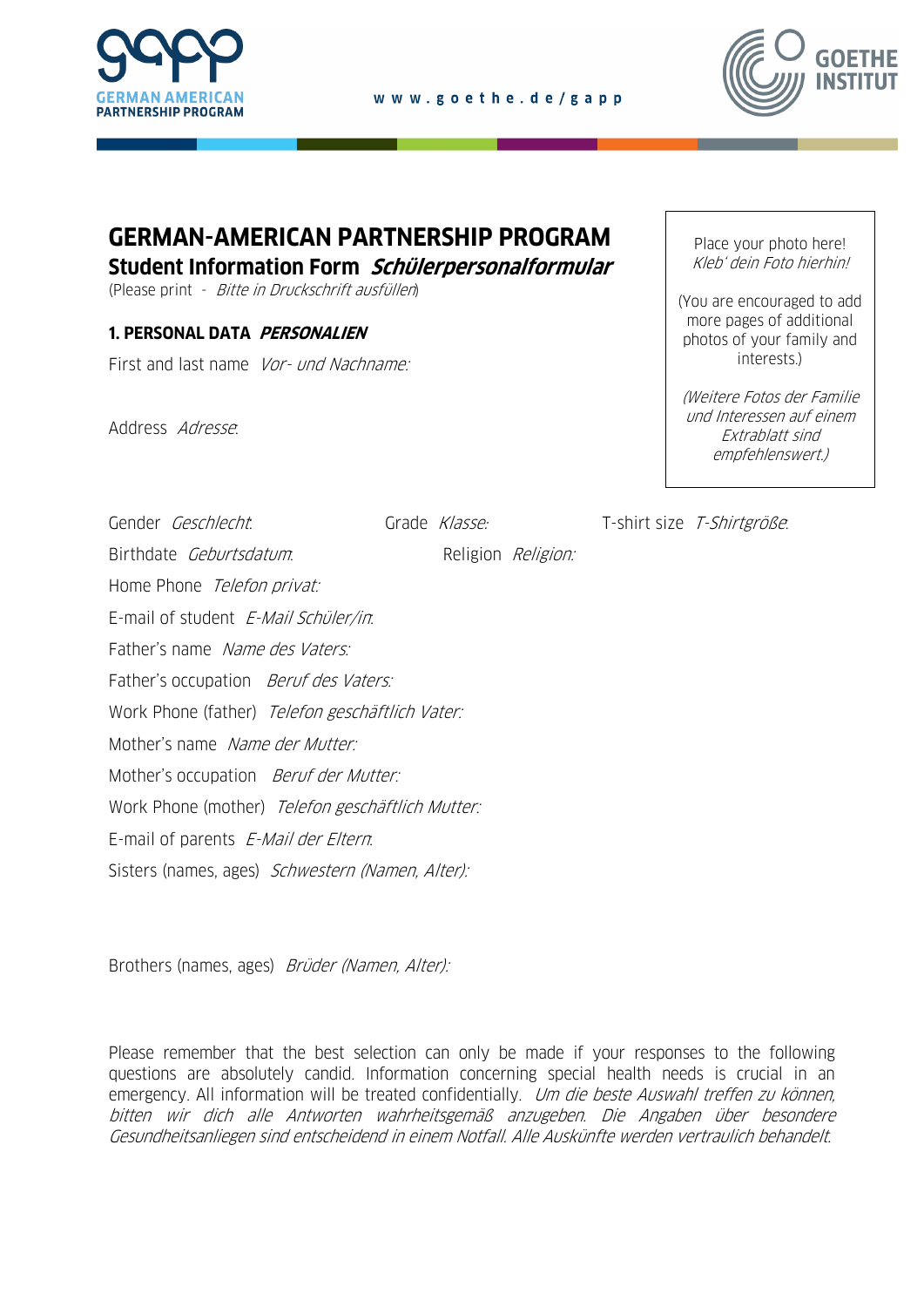



| 2. PERSONAL PREFERENCES PERSÖNLICHE GEWOHNHEITEN                                                      |                   |
|-------------------------------------------------------------------------------------------------------|-------------------|
| Do you smoke? Rauchst du?                                                                             |                   |
| a little selten<br>a lot oft<br>no <i>nein</i>                                                        |                   |
| Could you do without smoking if necessary? Könntest du gegebenenfalls darauf verzichten?              |                   |
| no <i>nein</i><br>yes ja                                                                              |                   |
| Do you object to others smoking around you? Hast du etwas dagegen, wenn andere um dich herum rauchen? |                   |
| no <i>nein</i><br>yes ja                                                                              |                   |
| Are there any smokers in your family? Wird in deiner Familie geraucht?                                |                   |
| yes, in the house ja, im Haus<br>yes, but only outside ja, aber nur draußen                           |                   |
| no <i>nein</i>                                                                                        |                   |
| Would your family be willing to host a smoker? Würde deine Familie eine(n) Raucher(in) aufnehmen?     |                   |
| yes ja<br>no <i>nein</i>                                                                              |                   |
| Do you like animals? Magst du Tiere?                                                                  |                   |
| yes ja<br>no <i>nein</i>                                                                              |                   |
| To which animals are you allergic? Gegen welche Tiere bist du allergisch?                             |                   |
|                                                                                                       | none <i>keine</i> |
| Do you have pets at home? Habt ihr ein Haustier?                                                      |                   |
| yes ja                                                                                                | no <i>nein</i>    |
|                                                                                                       |                   |

Special interests or activities in the family: Besondere Interessen oder Hobbies der Familie: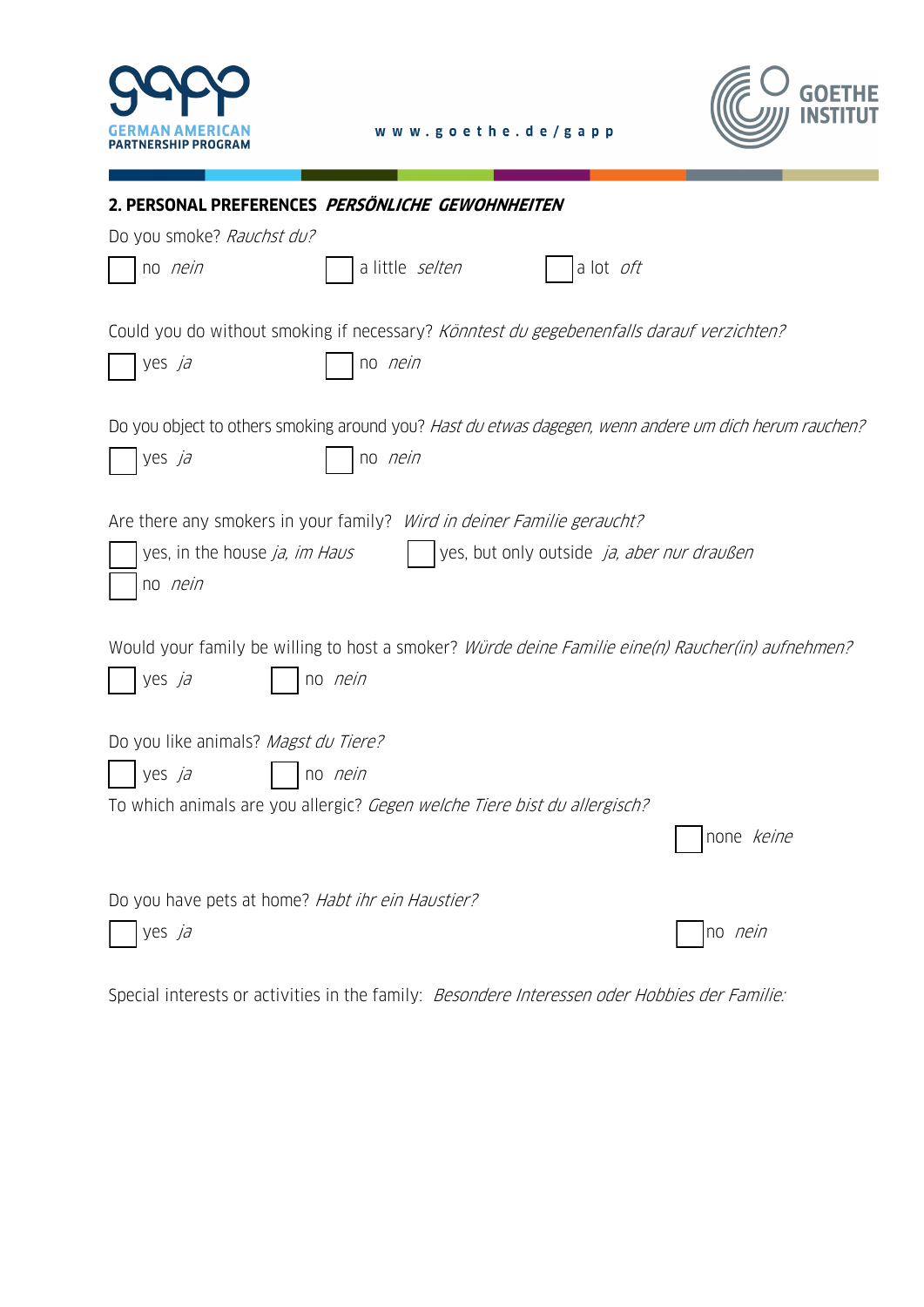



#### **3. SPARE TIME FREIZEIT**

Please check (x) Bitte ankreuzen (x)

| How do you spend your free time?<br>Wie verbringst du deine Freizeit? | often<br>oft | sometimes<br>manchmal | never<br>nie |
|-----------------------------------------------------------------------|--------------|-----------------------|--------------|
| Reading Lesen                                                         |              |                       |              |
| What type of literature?<br>Welche Bücher/Gattung magst du?           |              |                       |              |
| Playing Sports Aktiver Sport                                          |              |                       |              |
| What type? Welche Sportart?                                           |              |                       |              |
| Play a musical instrument Musikinstrument spielen                     |              |                       |              |
| Which one(s)? Welche(s)?                                              |              |                       |              |
| Listening to music <i>Musik hören</i>                                 |              |                       |              |
| What type/band names? Welche Art/Bands?                               |              |                       |              |
| Movies Filme                                                          |              |                       |              |
| TV Fernsehen                                                          |              |                       |              |
| Computer Computer                                                     |              |                       |              |
| Other spare time activities? Andere Hobbys?                           |              |                       |              |

To which clubs/organizations do you belong? In welchen Clubs/Organisationen bist du Mitglied?

In which organized (after school) activities do you participate? An welchen organisierten Freizeitaktivitäten nimmst du teil?

What kind of job do you have? How much time does it take? Welchen Nebenjob hast du? Wie viel Zeit nimmt er in Anspruch?

What specific chores do you have to do at home? Inwiefern musst du im Haushalt mithelfen?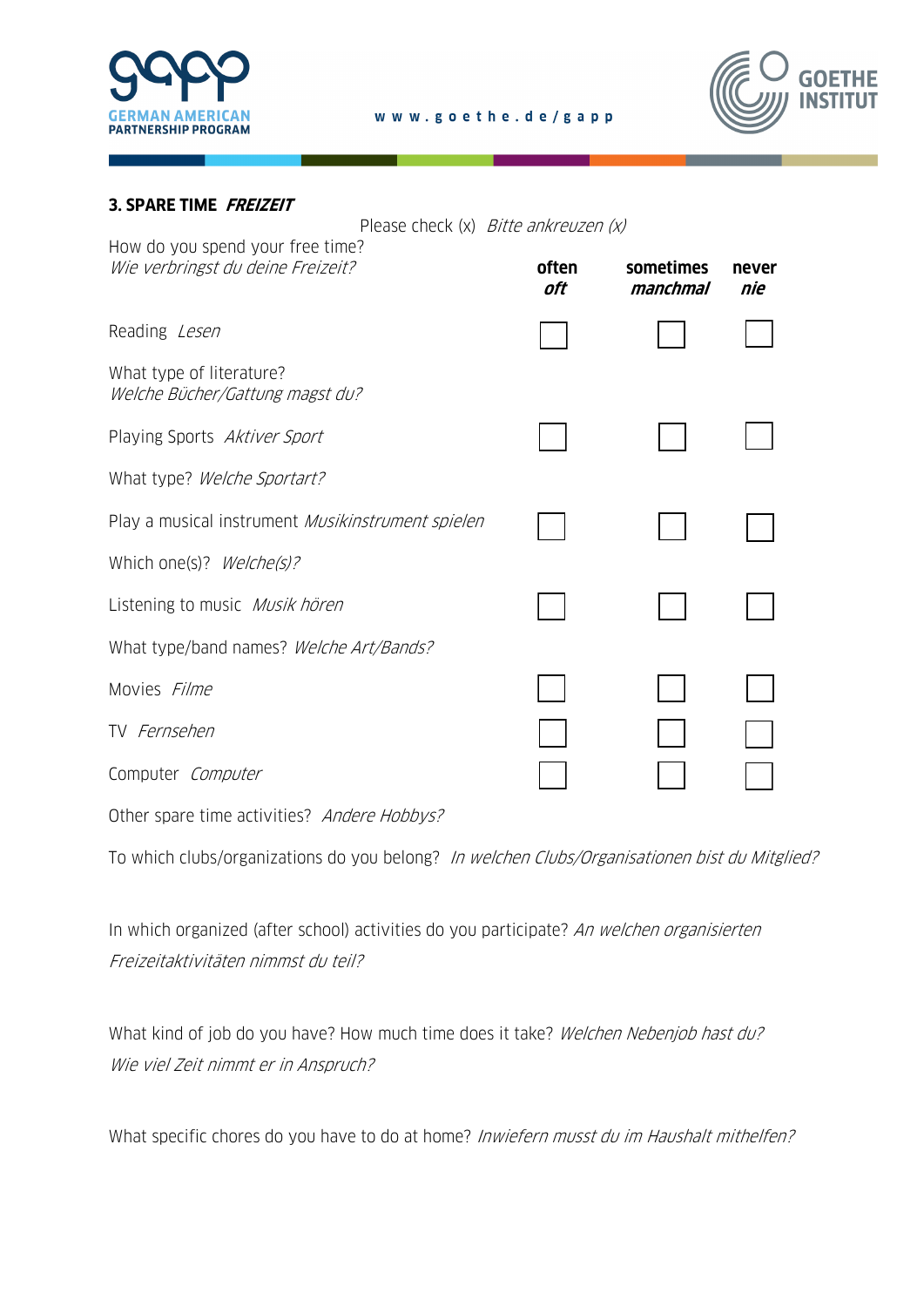



# **4. SCHOOL SCHULE**

What are your favorite subjects? Was sind deine Lieblingsfächer?

How far is your home from school? Wie weit entfernt von der Schule wohnst du?

How will your guest get to school? Wie kommt dein Gast zur Schule?

by walking  $zw$  Fuß  $\vert$  by bike *mit dem Fahrrad* by car *mit dem Auto*  $\Box$  by bus *mit dem Bus* 

www.goethe.de/gapp

# **5. PERSONALITY DESCRIPTION INFORMATION ZUR PERSON**

to the following:

Please tell us about yourself according Bitte beschreibe dich nach der folgenden Skala:

|                                        | $1 = not at all or never$<br>$2$ = slightly or rarely<br>$3 =$ moderately/sometimes<br>$4 = \text{very much or often}$<br>5 = exclusively or always | überhaupt nicht oder nie<br>kaum oder selten<br>mäßig oder manchmal<br>sehr oder oft<br>ausschließlich oder immer |
|----------------------------------------|-----------------------------------------------------------------------------------------------------------------------------------------------------|-------------------------------------------------------------------------------------------------------------------|
| extroverted <i>extrovertiert</i>       |                                                                                                                                                     | introverted <i>introvertiert</i>                                                                                  |
| adaptable <i>anpassungsfähig</i>       |                                                                                                                                                     | organized organisiert                                                                                             |
| stubborn <i>stur</i>                   |                                                                                                                                                     | patient geduldig                                                                                                  |
| calm <i>ruhig</i>                      |                                                                                                                                                     | lively <i>lebhaft</i>                                                                                             |
| sense of humor <i>Sinn für Humor</i>   |                                                                                                                                                     | group-oriented <i>gesellig</i>                                                                                    |
| individualistic <i>Einzelgänger</i>    |                                                                                                                                                     | easy-going <i>unbeschwert</i>                                                                                     |
| serious <i>ernst</i>                   |                                                                                                                                                     | ironic <i>ironisch</i>                                                                                            |
| shy <i>schüchtern</i>                  |                                                                                                                                                     | talkative gesprächig                                                                                              |
| open-minded <i>aufgeschlossen</i>      |                                                                                                                                                     | religious religiös                                                                                                |
| adventurous <i>unternehmungslustig</i> |                                                                                                                                                     | mature reif                                                                                                       |
| friendly <i>freundlich</i>             |                                                                                                                                                     | reliable zuverlässig                                                                                              |
| emotional <i>emotional</i>             |                                                                                                                                                     | others <i>weiteres</i>                                                                                            |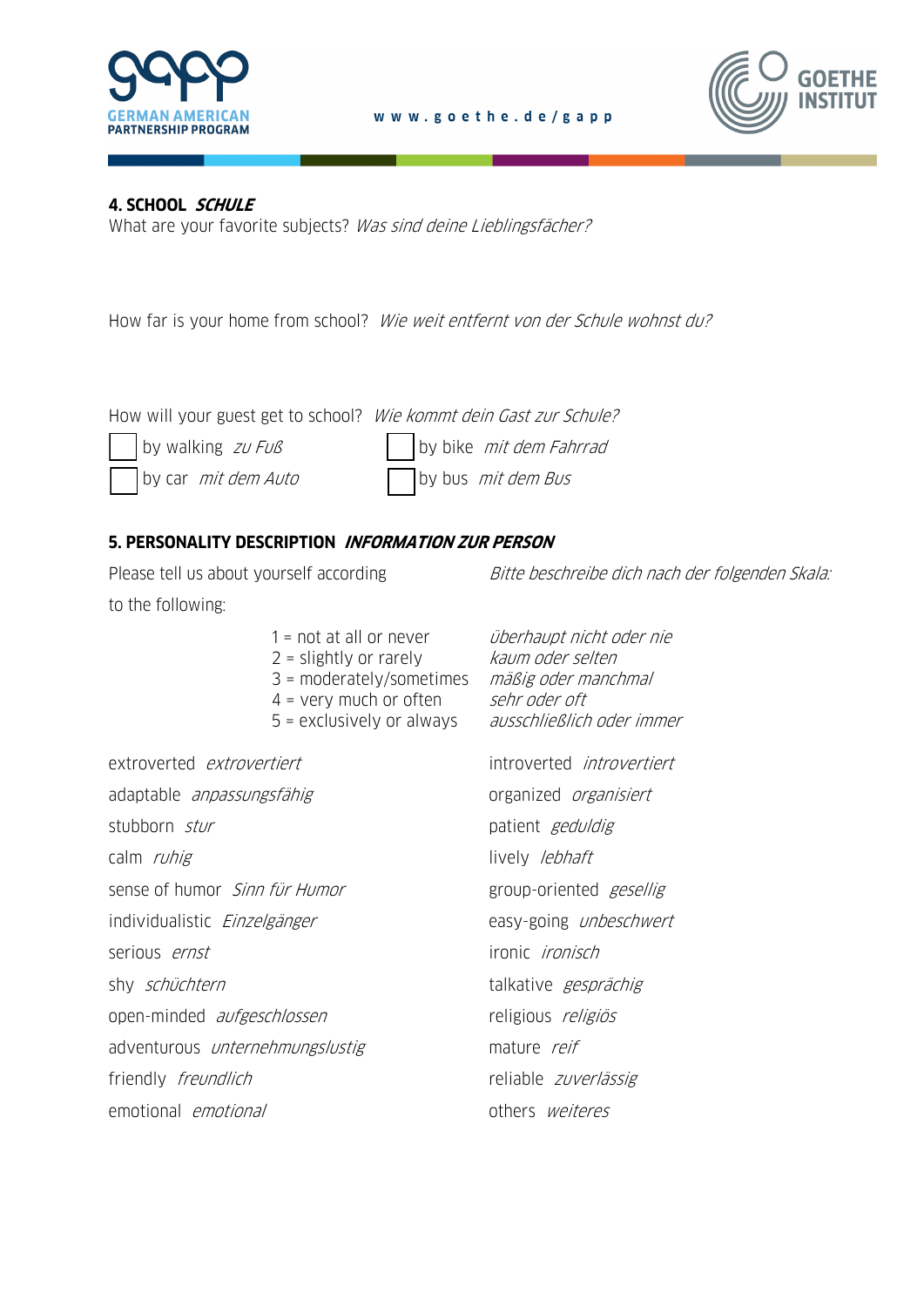

Please list your FAVORITES…. Was ist dein/e Lieblings-

| Food <i>Essen</i>                                                                             | Drink Getränk                           |
|-----------------------------------------------------------------------------------------------|-----------------------------------------|
| Ice cream flavor <i>Eiscreme</i>                                                              | TV-Show                                 |
| Singer Sänger                                                                                 | Group Band                              |
| Scent Geruch                                                                                  | Website                                 |
| Sport to watch Sport zum ansehen                                                              | Sport to play selbst ausgeführter Sport |
| Athlete Sportler                                                                              | Actor Schauspieler                      |
| Movie <i>Film</i>                                                                             | Book <i>Buch</i>                        |
| Place in your house Ort in deinem Haus                                                        |                                         |
| Animal/Pet (Haus-)tier                                                                        |                                         |
| Which three things would you take to a deserted island? Welche drei Dinge würdest du auf eine |                                         |

www.goethe.de/gapp

einsame Insel mitnehmen?

What is your favorite German word and why? Was ist dein englisches Lieblingswort und wieso?

# **6. IN YOUR HOST FAMILY / IN DER GASTFAMILIE**

|  | Would you mind sharing a room with your host brother or sister? <i>Würde es dir etwas ausmachen</i> |  |  |  |  |  |  |
|--|-----------------------------------------------------------------------------------------------------|--|--|--|--|--|--|
|  | ein Zimmer mit deinem/r Partner/in zu teilen?                                                       |  |  |  |  |  |  |

| yes ja                                                | no <i>nein</i>                                                                                    |                                                                                                                  |
|-------------------------------------------------------|---------------------------------------------------------------------------------------------------|------------------------------------------------------------------------------------------------------------------|
| yes ja                                                | Will your guest have his/her own room? Wird ever Gast ein eigenes Zimmer haben?<br>no <i>nein</i> |                                                                                                                  |
| girl Mädchen                                          | Would you prefer to host a  Würdest du lieber aufnehmen<br>boy Jungen                             | no preference <i>egal</i>                                                                                        |
| Partner preference: <i>Bevorzugte(r) Partner(in):</i> |                                                                                                   |                                                                                                                  |
|                                                       |                                                                                                   | girl only <i>unbedingt Mädchen</i>   $\vert$ boy only <i>unbedingt Junge</i>   $\vert$ no preference <i>egal</i> |
| prefer girl, boy OK lieber Mädchen, Junge OK          |                                                                                                   |                                                                                                                  |
| prefer boy, girl OK lieber Junge, Mädchen OK          |                                                                                                   |                                                                                                                  |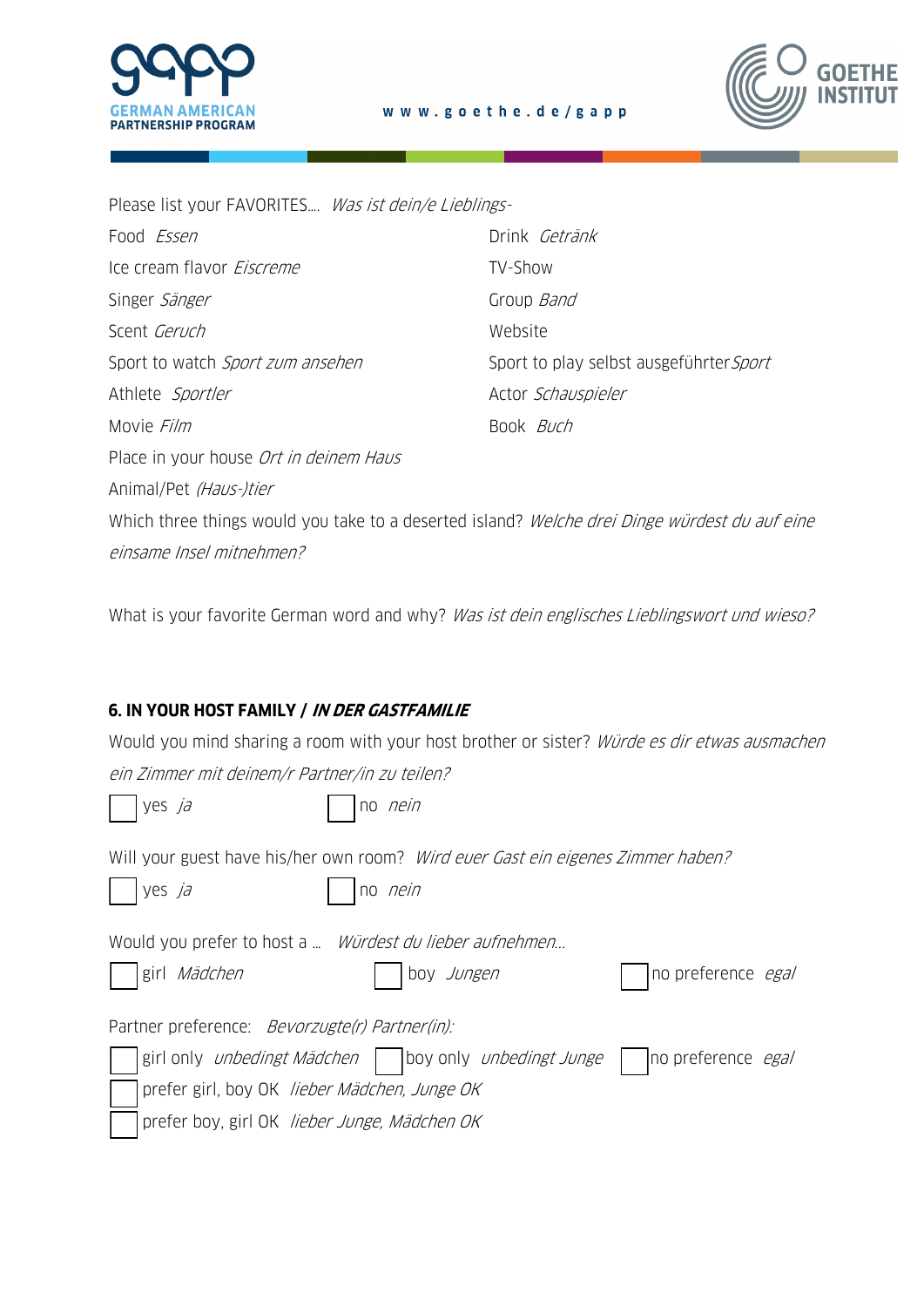



How would you characterize your family? Wie würdest du deine Familie beschreiben? Please indicate (x) Bitte ankreuzen (x)

|                                                                                                                                                                         | Not very<br>nicht sehr | somewhat<br>etwas           | <b>very</b><br>sehr |
|-------------------------------------------------------------------------------------------------------------------------------------------------------------------------|------------------------|-----------------------------|---------------------|
| Easy-going unbeschwert, fröhlich                                                                                                                                        |                        |                             |                     |
| Quiet ruhig                                                                                                                                                             |                        |                             |                     |
| Serious ernst                                                                                                                                                           |                        |                             |                     |
| Family-oriented familienorientiert                                                                                                                                      |                        |                             |                     |
| Communicative kommunikativ                                                                                                                                              |                        |                             |                     |
| Strict streng                                                                                                                                                           |                        |                             |                     |
| What does your family like? Was mag deine Familie?                                                                                                                      | Not often<br>selten    | sometimes often<br>manchmal | oft                 |
| Attend sports events (please circle: of family members<br>or public?) Besuch von Sportveranstaltungen (bitte<br>einkringeln: von Familienmitgliedern oder öffentliche?) |                        |                             |                     |
| Play games spielen                                                                                                                                                      |                        |                             |                     |
| Play music <i>musizieren</i>                                                                                                                                            |                        |                             |                     |
| Have family discussions Diskussionen in der Familie                                                                                                                     |                        |                             |                     |
| Attend cultural events Besuch kultureller Veranstaltungen                                                                                                               |                        |                             |                     |
| Eat meals together gemeinsames Essen                                                                                                                                    |                        |                             |                     |
| Vacation together Urlaub zusammen                                                                                                                                       |                        |                             |                     |

# **7. HEALTH INFORMATION INFORMATION ZUM GESUNDHEITSZUSTAND**

Which health restrictions do you have? Welche gesundheitlichen Beeinträchtigungen sind zu beachten?

Do you take a certain medication regularly? Musst du regelmäßig Medikamente einnehmen?